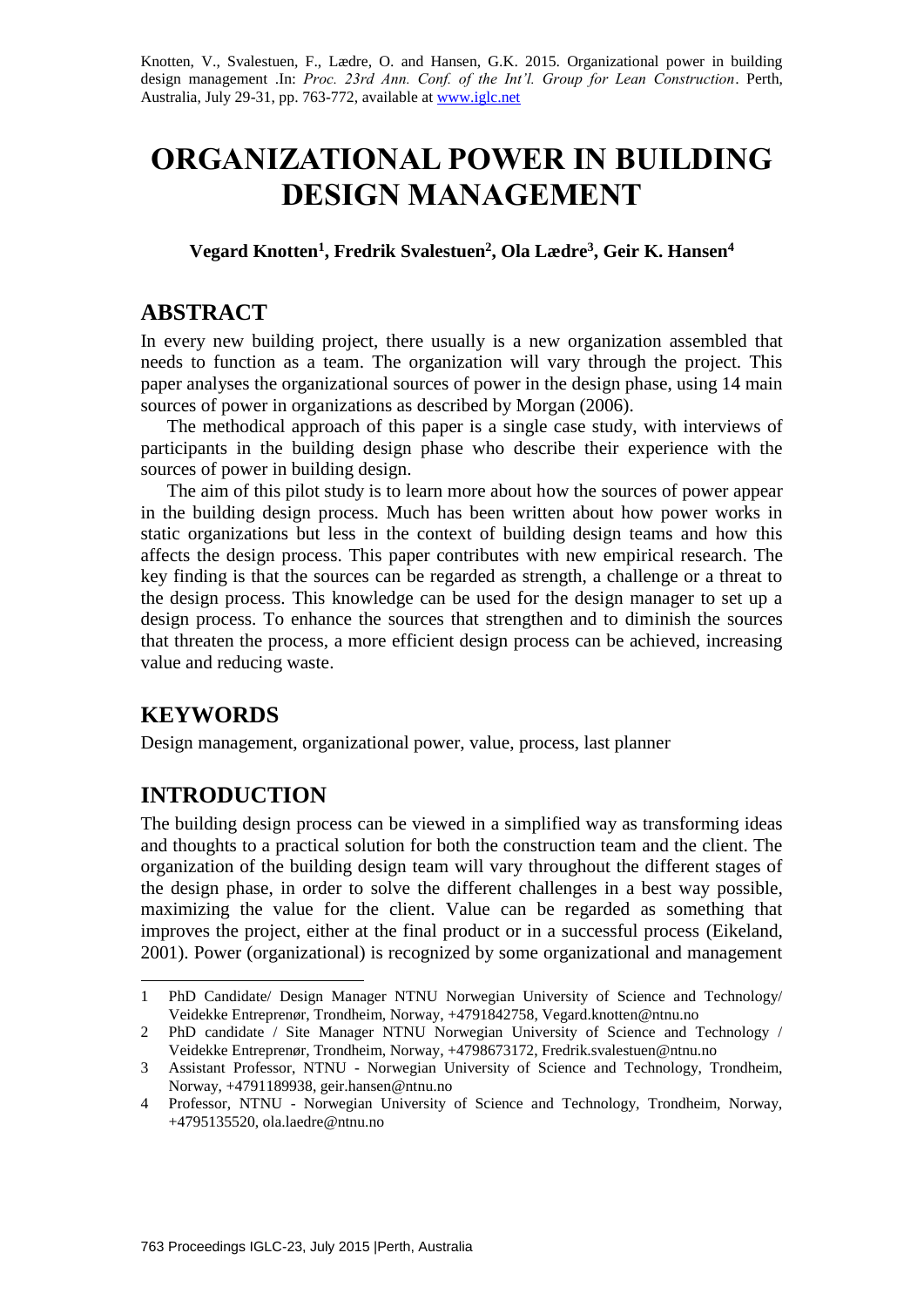theorists as an important factor to explain organizational affairs(Morgan, 2006). It is therefore likely to assume that power also has a great impact on the building design process and its management, yet there is done little previous research on the subject. The aim of this pilot study is to learn more about how the sources of power appear in the building design process.

#### **BACKGROUND**

#### **Building design**

In order to describe the process of building design it is important to start at the beginning. The process usually starts with a client having an idea, a need, a property or a combination(Blyth and Worthington, 2001).

Typically the client will engage an architect in order to help him explore the feasibility or options of his needs. During this process the client and the architect end up with a building program or definition for the project. The design phase is important in order to create value for the project (El. Reifi and Emmitt, 2013; Hansen and Olsson, 2011).

There are different approaches to manage the building design phase. This could be based on lean construction principles as e.g. Last Planner, were the designers plan and re plan their own work (Hamzeh, Ballard and Tommelein, 2009). This is also the basis of CDM (Collaborative design management), and CPD (Collaborative Planning in Design) (Bølviken, Gullbrekken and Nyseth, 2010; Veidekke, 2013; Fundli and Drevland, 2014). The use of VDC (Virtual Design and Construction) is another approach to improve the building design phase (Kunz and Fischer, 2009). With the use of ICE (Integrated Concurrent Engineering) you can reduce latency in the design process by involving the right stakeholders and working on specific issues together (Mark, 2001; McManus, Haggerty and Murman, 2005; Kunz and Fischer, 2009; Choo and Fischer, 2010) .

Typically new buildings are organized as projects. "A project is a temporary endeavour undertaken to create a unique product, service or result"(PMBOK, 2004). Regardless of contract form the most usual way to organize a project is trough agreements on a company level and not on a personal level. The professionals representing their company are then "teamed" together with the other companies' representatives. This means that the organization is often new and unfamiliar at each new project. The organization will also vary throughout the project. "Organizations are coalitions and are made up of coalitions, and coalition buildings is an important dimension of almost all organizational life." (Morgan, 2006)

#### **Organizational power**

Killian and Pammer (2003) describes power as "one party´s attempt to impose an outcome on the other party". Power can be exercised at an individual level or as a group (Killian and Pammer, 2003; Engelstad, 2005). In all organizations the power balance of the stakeholders will influence the work and processes. The design process, as an open, creative process is a difficult process to control for a design manager (Knotten, et al., 2015). Will the power imposed by stakeholders be more or less influential in a design process than in other processes? How will this affect management of the design process? Does it increase the design manager's power or make him powerless? Powerlessness is if the manager lacks resources, information,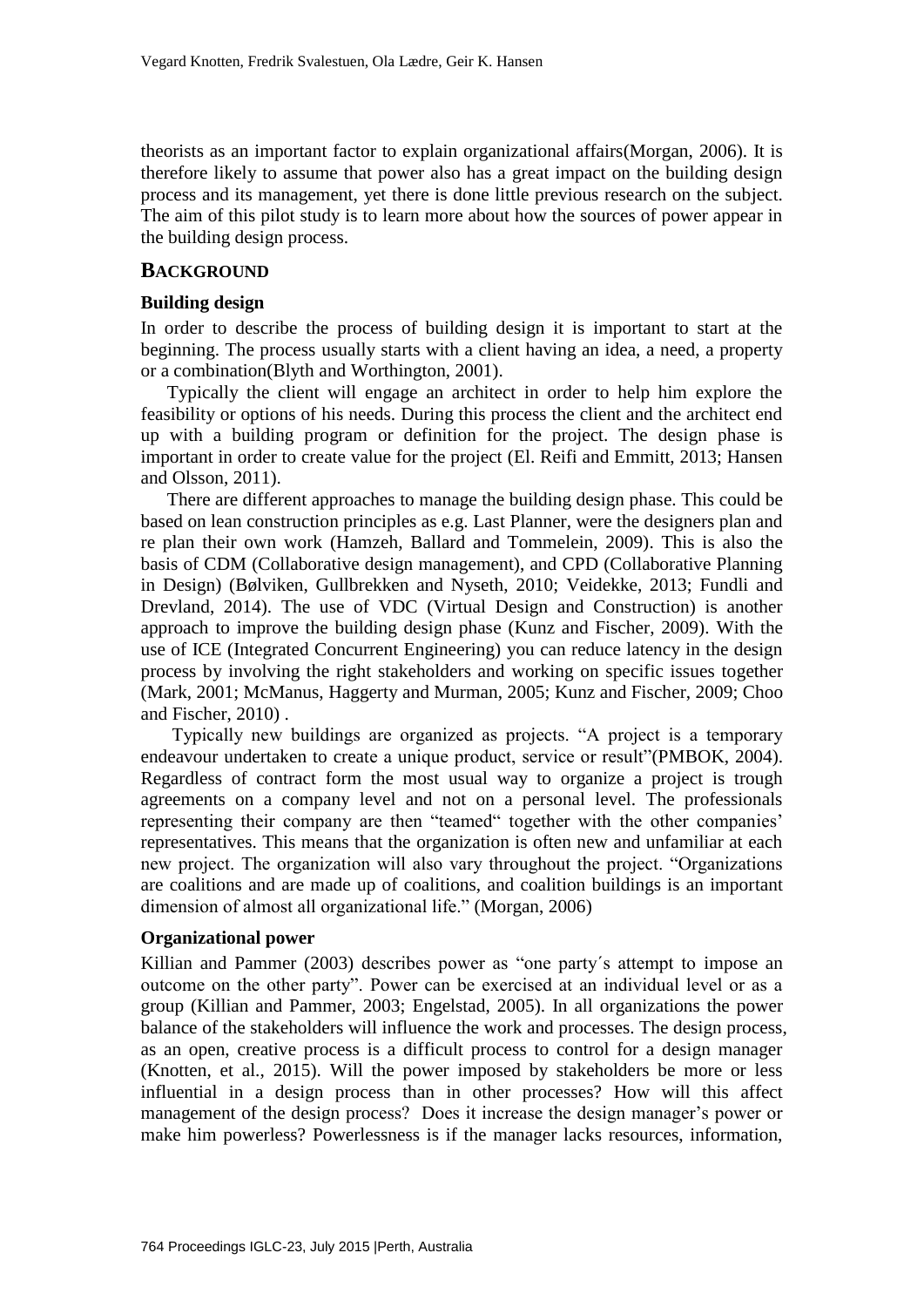and the decision making authority (Ivancevich, Matteson and Konopaske, 2013). Should the power be spread in the team? Empowerment is sharing power and authority with subordinates to increase their confidence and effectiveness (Ivancevich, Matteson and Konopaske, 2013).

There is written much about power in permanent organizations. Even though they address the same issues they seldom define the sources or interactions in exactly the same way (e.g. Daft, 1997; Engelstad, 2005; Morgan, 2006; Ivancevich, Matteson and Konopaske, 2013). This paper does not dwell directly on the different ways to describe power but looks at 14 different sources of power predefined by Morgan (2006). The definition of Morgan (2006) was chosen because of the more explicit definition of the sources makes it easier to compare with the building design context. The 14 sources of Morgan (2006) are listed and explained below;

- 1. Formal Authority; can consist of different types of authority, such as legitimate authority, charismatic authority, traditional authority or rule of law.
- 2. Control of scarce resources; means to have control of special competence, products or funding.
- 3. Use of organizational structure rules, regulations and procedures; is a structure to ensure the right power at the right actor, yet it also can be a source power if played right.
- 4. Control of the decision process is an important power source. Controlling the decision premises, process, issues and objectives can give someone a big influence.
- 5. Control of knowledge and information. The ability to gain knowledge and information and control it creates a power situation. Being able to control who gets the information and when, creates a dependency for the rest.
- 6. Control of boundaries. By creating and controlling boundaries you can control the information going between groups, which enables you to control the information. This can be done trough blocking some information and encourage some.
- 7. Ability to cope with uncertainty. The ability to cope with uncertainty has always been seen upon as a key managerial characteristic. Morgan (2006) describes uncertainty as an environmental uncertainty and operational uncertainty. The environmental uncertainty is the external influences that affects your organization, and the operational uncertainties are the once that's influences you directly. Ivancevich, Matteson and Konopaske (2013) lists 3 ways of dealing with uncertainty, coping by prevention, coping by information and coping by absorption. Coping by prevention means to reduce the probability of some difficult to happen, coping by information is the ability to use information to forecast what will happen and then be prepared. Coping by absorption is to deal with the uncertainty as it appears.
- 8. Control of technology. The rapid change of technology and our dependency of it make us both vulnerable and make technology a source of power. Technology influenced work placed in a sequential dependency, makes the whole process vulnerable to the function and operation of the technology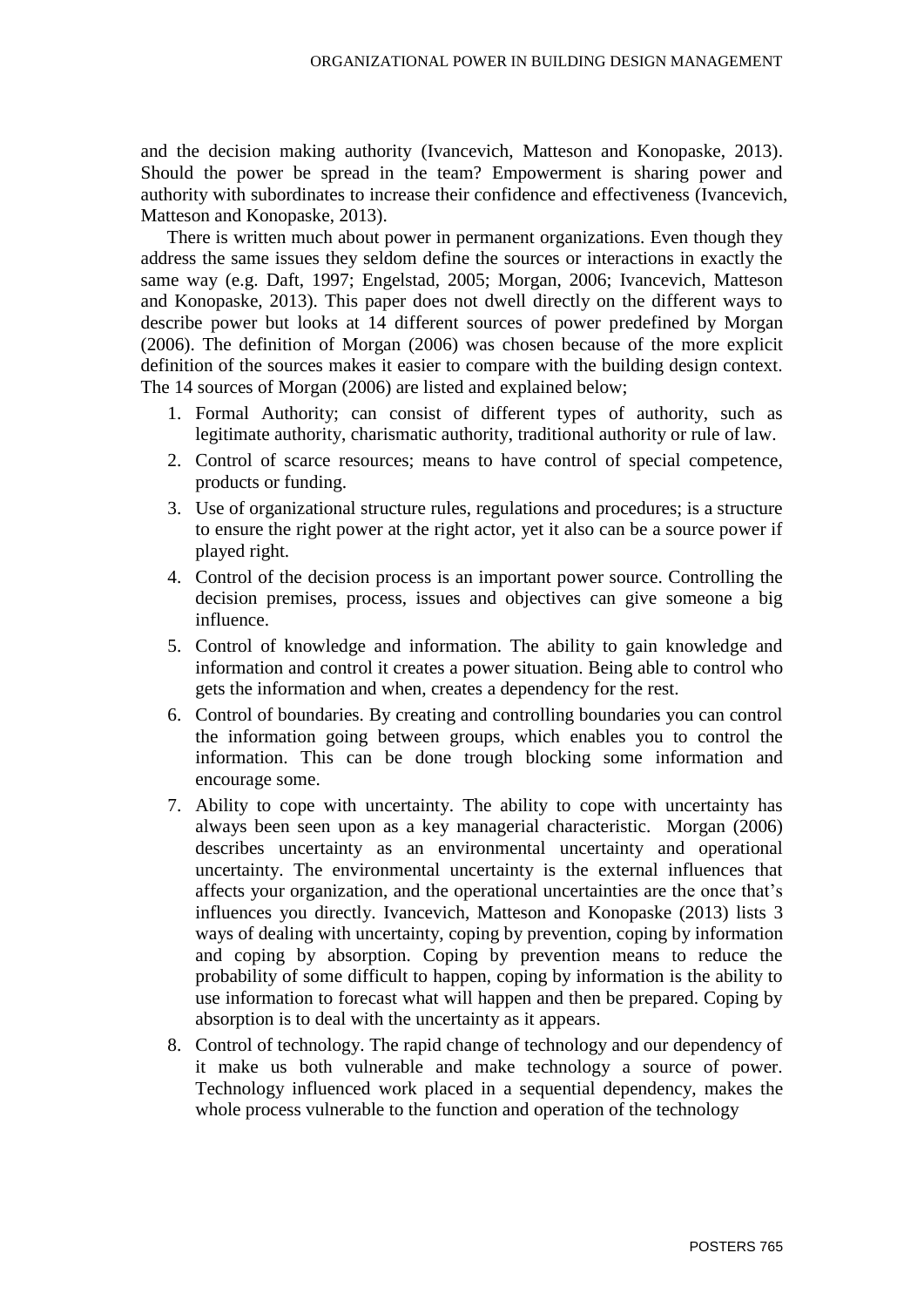- 9. Interpersonal alliances, networks and control of informal organizations. Informal alliances and networks can be staged or coincidental. They can be developed in the organization or in spare time. The effect these informal alliances can have on the organization will vary. These informal networks can affect the organizations in different ways, both positively and negatively.
- 10. Control of counter organizations. Whenever a small group of people manages to build up a concentration of power, it is not uncommon for the opposing forces to organize themselves to rival power. This is typically how the unions were established, trying to establish a counterbalance
- 11. Symbolism and the management of meaning. An important source of power is how you can persuade the others to follow your lead and intentions.
- 12. Gender and the management of gender relations. "Many organizations are dominated by gender-related values that bias organizational life in favour of one sex over another" (Morgan, 2006).
- 13. Structural factors that define the stage of action. Even though you have a personal power trough e.g. legitimate authority the structure of your organization might limit your possibilities to do as you wish.
- 14. The power one already has. Power is a route to power and can help one to achieve more power either by using the power to manoeuvre yourself right or by others allowing you to lead them.

# **METHODICAL APPROACH**

In order to study the sources of power in building design organizations the research was designed as a case study. The focus of the research was to learn more about how the sources of power appear in the building design process. This argued for a qualitative research approach. Qualitative research is focused to get an in-depth understanding of human behaviour and of the circumstance around (Creswell, 2003). This is best achieved with the perspectives from those who are studied (Crewell, 2003; Alvesson and Sköldberg, 2009).

The research was set up as a single case study, by using semi-structured interviews with participants of building design projects (Creswell, 2003; Yin, 2014). The interviews were audio recorded and transcribed over a period of a month giving the researcher an opportunity to reflect and improve the next session (Kvale and Brinkmann, 2009). The interviews were conducted in two different ways with 5 persons. The first way was to talk about the building design process in general with out mentioning any of the 14 sources and the second way was specifically to ask in reference to the 14 sources. Both approaches gave interesting information, but the latter was easier to code afterwards.

The five persons had different educational and working experience. There were 3 female and 2 male persons. All the Design managers (DM) were currently employed by the same Norwegian constructor, but working at different projects (see table 1). Even though 5 persons is not a large data sample both Flyvbjerg (2006) and Ragin and Becker (1992) argues that also a small number of cases will contribute to new and important learning.

The analysis of the interviews is based by on the six steps of Creswell (2012) as a variant of the constant comparative method as described by Corbin and Strauss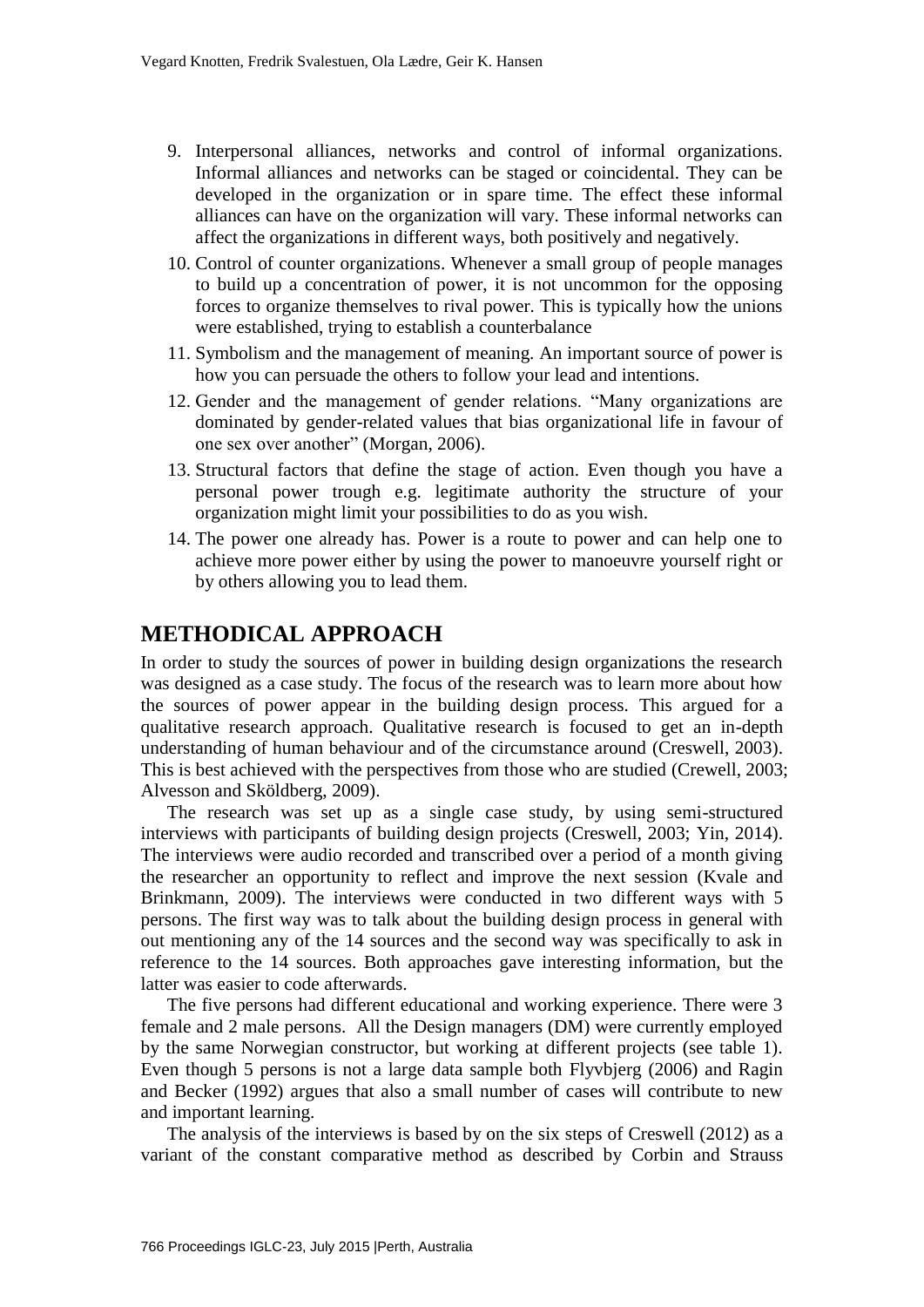(2008). The coding ended up as a mix of using the 14 sources as codes and other codes that emerged through the analysis. For this paper the analysis is concentrated around the 14 sources of power. The findings were then arranged in a matrix to be able to compare the informants view towards the 14 sources.

*Table 1: Case study subjects*

| Table 1: Case study subjects     |                                                      |                                                                     |                                                  |                                                                               |                              |  |  |
|----------------------------------|------------------------------------------------------|---------------------------------------------------------------------|--------------------------------------------------|-------------------------------------------------------------------------------|------------------------------|--|--|
| <b>Subject</b>                   | Design                                               | Design                                                              | Design                                           | Design                                                                        | Architect                    |  |  |
|                                  | Manager                                              | Manager                                                             | Manager                                          | Manager                                                                       |                              |  |  |
| <b>Work</b><br><b>Experience</b> | 7 years. As<br>a<br>consultant<br>and<br>constructor | 17 years. As<br>house<br>builder,<br>architect, and<br>constructor. | 23 years. As<br>consultant<br>and<br>constructor | 22 years. As<br>consultant,<br>governmenta<br>agencies,<br>and<br>constructor | 10 years. As<br>an architect |  |  |

# **RESULTS**

The key findings are presented in this chapter.

The informants identified the client as the formal authority in projects, acknowledging the legitimate authority. *"What the client wants he gets."* It is important to have a formal authority in order to be clear about who makes different decisions and that the role is executed dynamically throughout the project. The formal authority of the design managers was commented more as "*a source of power to influence the solutions*" than as a formal authority.

The informants emphasized the major scarce resource as time. Short time between contracts and the construction start could put the design period in a squeeze, yet this could also be interpreted as a lack of sufficient resources available. This makes it important to get a design team started as early as possible. Scarce resources in form of low budgets might lead to sub-cultures and sub teams.

The informants emphasize the important of a well functioning team. To be efficient the design organization needs a flat structure and to be transparent. The transparency regards to an open and clear understanding of everyone's responsibilities and tasks in the project. The organizational structures need to be formalized to have well functional teams.

Designing is very much about the decision process and the informants agreed on that fact. To ensure the right decisions at the right time the informants agreed this process needs to be planned and that the results of the decisions informed to the team members. As a design manager said: *"All client decisions were in the plan together with permit applications, and drawing deliveries. By a common run through of the plan every week, everyone was aware of what decisions that had to be made."* It is important for the design team to agree on what decisions can be made by team members and which needs to be addressed in common. The results of the different decisions need to be informed to the whole team.

The design manager needs to have the total knowledge to be able to manage the process, but also the designer need to have knowledge of what the others are doing. As an informant described the work as a junior engineer "*I just got handed a scope of my work (MEP) and a finish date. This was executed with little concern of other trades."* There is also a possibility that you withheld knowledge of new technology in order to reuse old solution in order to save your fee. *" I have the enough experience*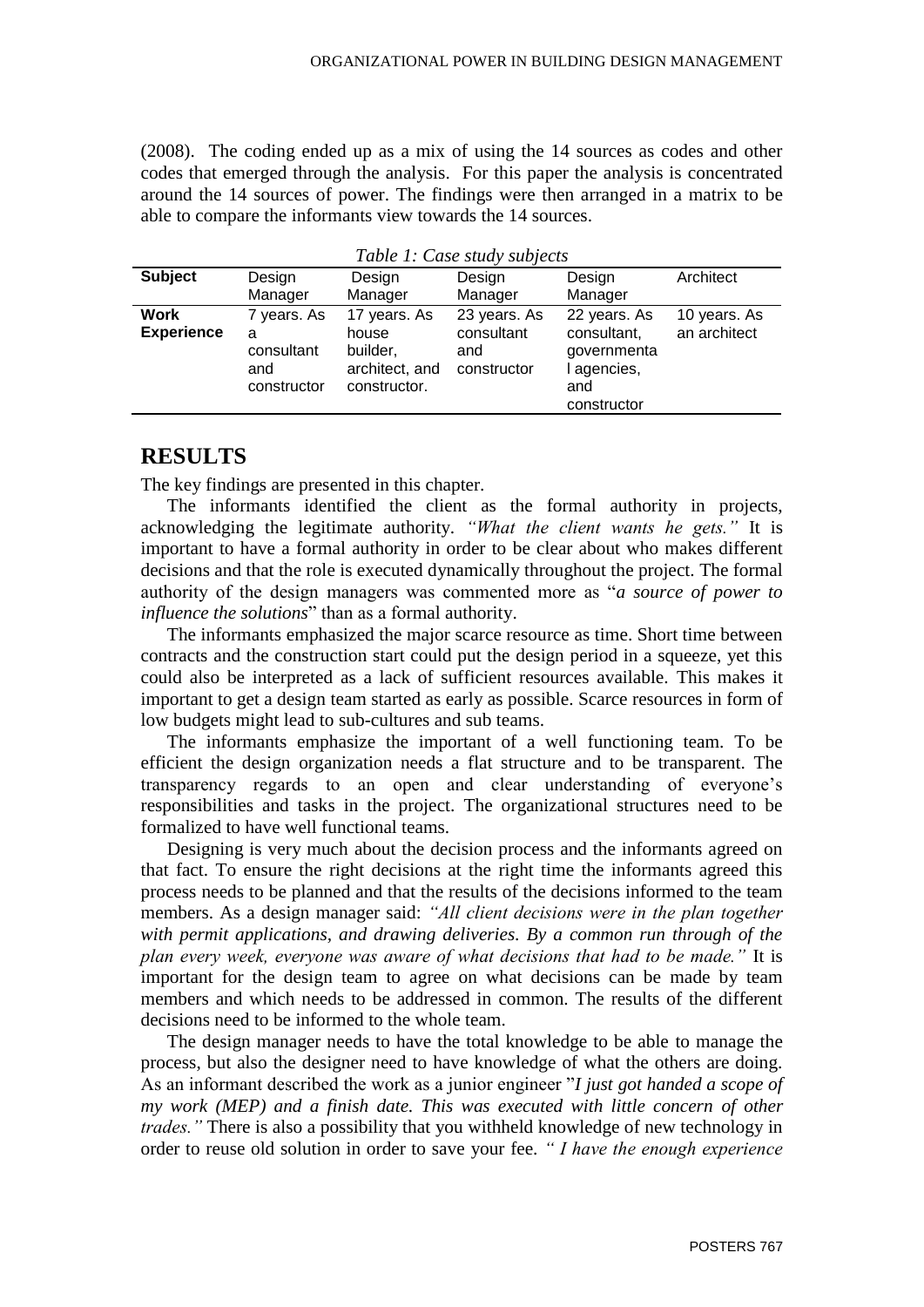*to solve this problem, but with the time and this scope I´d rather present something I´m comfortable with"*

Controlling boundaries and interfaces is a challenge in the design process. One of the design managers allocates responsibilities between the designers by making a matrix with the most common interfaces. *" It is important to balance and acknowledge the different interfaces in the project but also to keep an openness to cross the borders and to learn from each other. If you understand the challenges of the others then you better can solve them. "*

One of the most challenging boundaries is between the design team and the production team. To get the foreman's attention into the drawings process and be a proactive asset, instead of the latter complaining. As one design manager said: *"the production (team) don´t see how much better the design result could have been if they´d only participated a little in the design"*

Even though uncertainty in design cannot be removed all together, the informants agree that planning can reduce it considerably. The planning process needs to be collective. The more involved the team members are in the plan the better the plan is. As a design manager said about collaborative planning: *" It is not the mapping process, but the discussions that are important "*

Being able to use the new technology and tools of e.g. BIM might give you or your organization an advantage in a project. At the same time if your do not know how to use the technology you are obsolete and might miss out on opportunities. Investing in technology cost, but can give some crucial advantages. The aspects of technological challenges in a design process can vary. It can be from design tools as BIM, to process tools as collaborative planning and to actual construction tools as new materials, a new concept of structure etc.

By the informants there is an acceptance that the control of technology must be trusted to be with the different team members, all the time they are specialist. A poor or a low compliance solution with the project needs would result that they were not reengaged in other projects. Yet the informants came back to an open, common team culture so the knowledge and technology is spread.

Informal networks could work both ways. As an informant said *"Knowing people in the business, who to call, who is positive is important. Phoning the right clients representative is crucial to get the first meeting "*

Trying to pin down counter organizations in the design phase was one of the questions that were least coherent. It was recognized that there are a lot of actors in the process who have a sub-agenda of the project´s. This could e.g. be personal agendas, or a goal to make money for your employer on expense of the project.

The informants agreed that symbolism is not at typical sources in the Norwegian AEC industry. As one said, *" I think it is a pretty casual and democratic platform and structure"*

The AEC industry is male dominated but the female informants felt that they were almost never treated different because of their gender. Episodes that had happened were linked when they were newly educated and happened many years ago. Their opinion was that you are much more judged by your knowledge and attitude than by gender. Yet the male informants felt that there was discrimination in the Norwegian AEC industry. As a male design manager said; *"I´m a blue eyed middle-aged guy*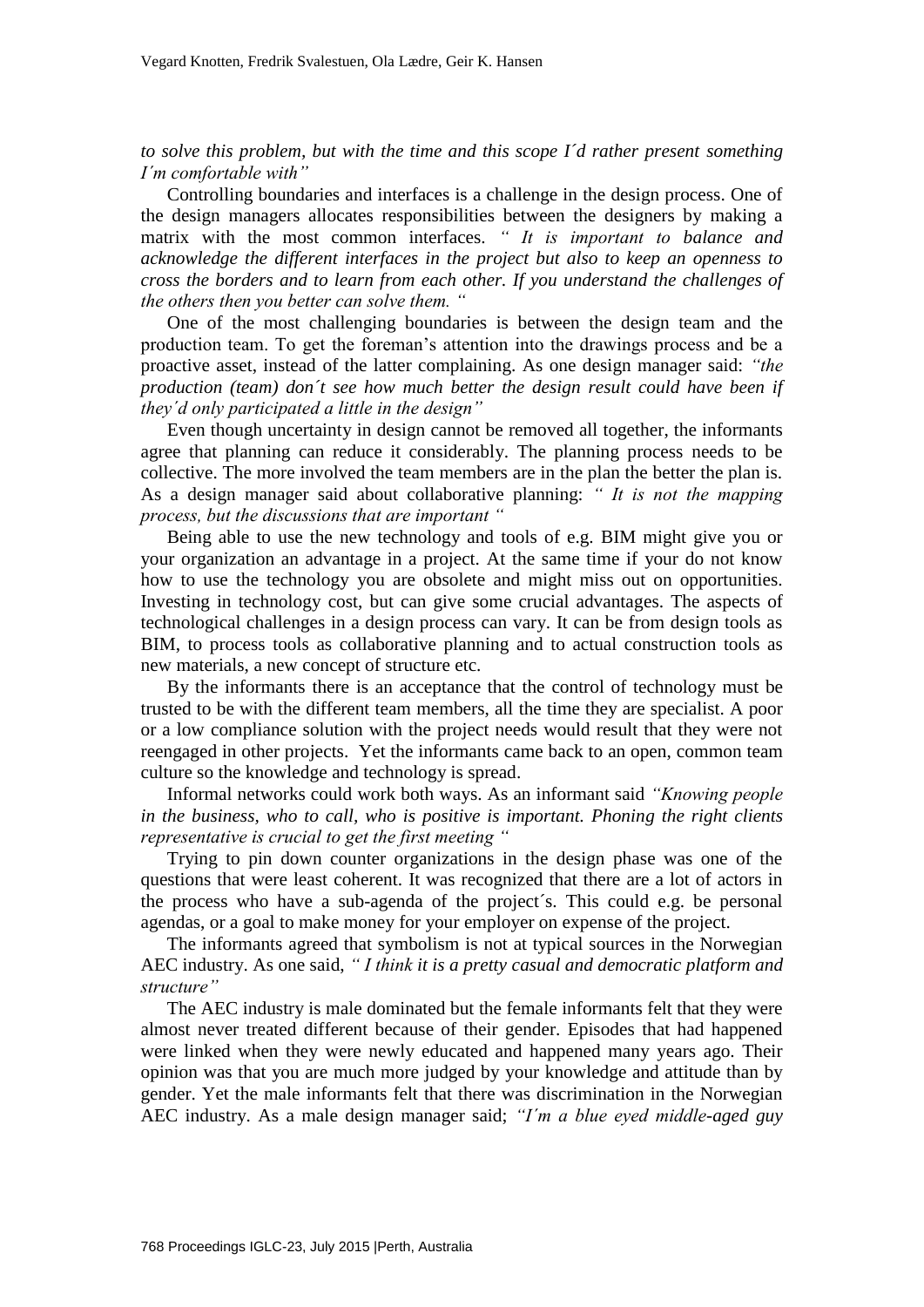*working as a design manager in a construction company. Do you think I´d this job if I were a middle-aged woman from the Middle East? "*

One of the most important structural factors is that the AEC industry is project based and the fact that members of the design team changes for each project. This makes the contracts structures important, but especially also the way clients are organized. E.g. a private real estate developer has a short distance between decisions and money, while most public companies have rigid structures and forms of decisionmaking. This can lead to a culture of " insecurity" and long decision time.

The power one already has will influence the design process in some degree. If you are the client or the formal leader this will enhance your power. Are you on the other hand an architect or consultant this might result in a poorer process and creation of a counter organization. As one informant had experienced: *"The architect was strong and forcing his solutions on the design team. He was able to do this since the team didn´t know each other well."* This didn´t contribute to the projects goal and wishes and created an extra challenge for the design manager.

# **DISCUSSION**

It is difficult to clearly divide the influence of the power sources in the design phase into Morgan's 14 sources. One power source may have a direct or indirect influence on the other sources and the momentum of the sources varies as well with the stages of the design process.

Through the work with analysing the material, the main focus was how the organizational sources of power appear in the building design process. A natural step was to look at how they influence the design process. Through the analysis we found that the sources of power influenced the process in three major ways. They could contribute to strengthen the process. Several of the sources represented the main challenges in the design process and some also represented a threat to the design process.

There are sources that are important to empower the design manager. We could refer to these sources as strength. These sources need to be addressed and organized so they support the management process. These are typical: Formal authority, the use of organizational structures, symbolism and the management of meaning, structural factors and the power one already have. The informants felt that the structure and roles should be clear to everyone.

There are sources that directly influences the design processes and creates challenges to control. These are control of scarce resources, decisions, boundaries, technology, information, and to cope with uncertainties. From the informants it was emphasized the importance of transparency in the design process to diminish the sources negative effect on the process. By involving every team member in the planning process, by using e.g. Last Planner, CDM, CPD the informants felt that the transparency increased, everyone had agreed on critical decisions points, and the interfaces were discussed in advanced. In newer approaches such as ICE where all important stakeholders are present, the negative power of decisions processes are reduced.

A common opinion by the informants is that time is a scarce resource in the design phase. With parallel design and construction leading to "fast-tracks" initiative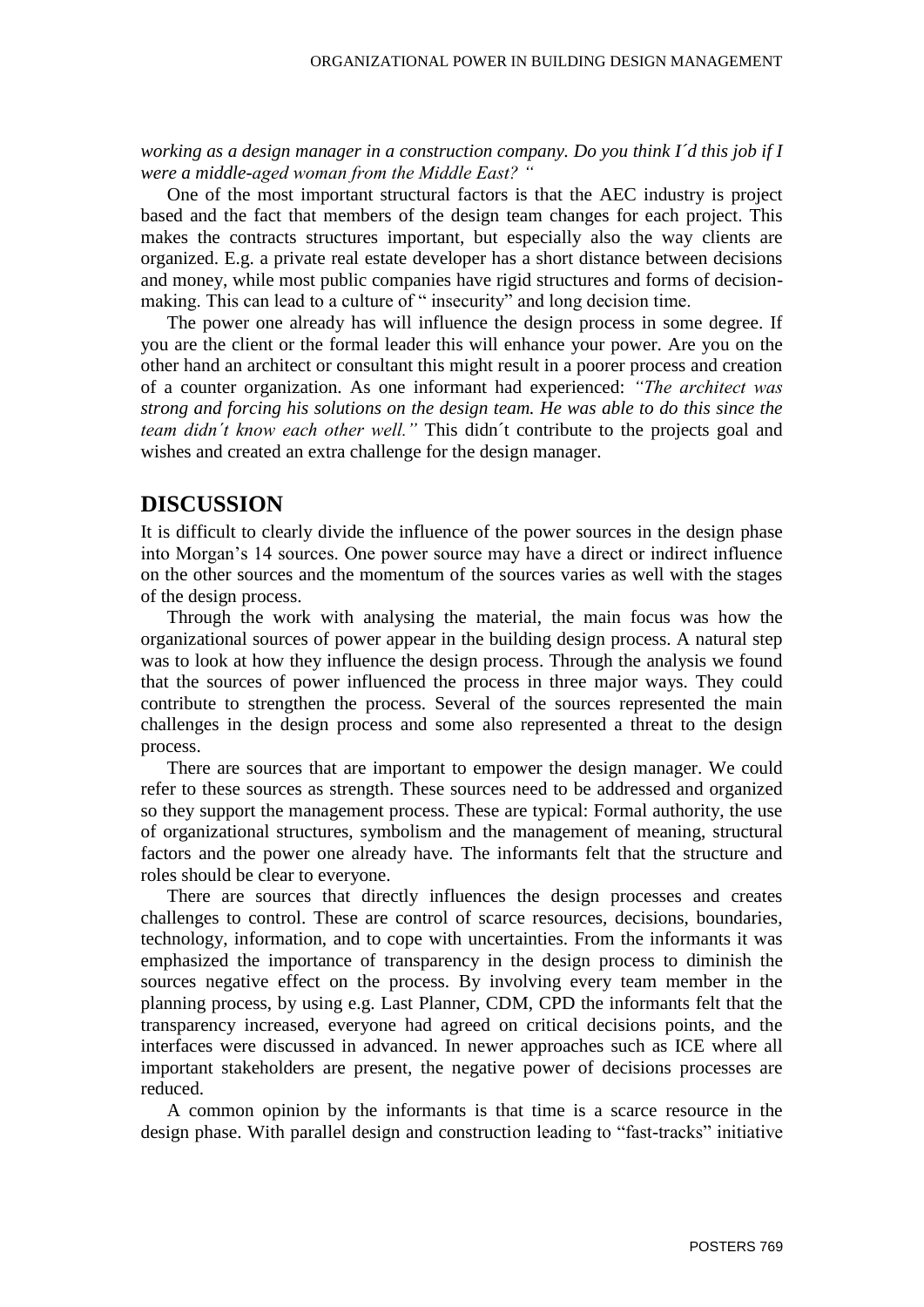the time aspect influences the whole design team. This again influences decisions, knowledge transfer, uncertainty and boundaries.

There are also sources that can work against the management and the design process. These sources create a threat to the design manger and are; interpersonal alliances, counter organizations, gender issues, and powerful individuals. These can create sub-cultures, which are different of the project goals. The informants emphasized the importance of the design team. It is important to get the different members of the design group to function as a team and to establish common cultures, and goals. This is coinciding with the work of Bell and Kozolowski (2002) who emphasizes the team and common project culture in complex projects.

The establishment of the design team with a transparent organization and good communication is also identified as a way to diminish and clarify each team member's source of power. By having a good kick-off session the organization of the projects design team is discussed and presented making the formal roles open to all. By a common collaborative planning session like Last Planner everyone is involved in the process, and have to contribute to the process, reducing uncertainties (Fundli and Drevland, 2014). By including a decision plan in this plan everyone knows of and can influence on what decisions need to be taken and when. The transparency in the project organizations helps to keep everyone updated about what the project is about reducing the information "hub" as a source of power. There has been some efforts in trying to increase the information flow in projects (e.g. (Loría-Arcila and Vanegas, 2005; Thibelsky and Sacks, 2010) These have the focus of e.g. reducing bottle necks, which is a source of power. A bottleneck of information usually occurs when a lot of information has to go through one or a few people. A good tool to share information and knowledge is Integrated Concurrent Engineering (ICE). A strong coherent team will also be less side-tracked by informal or counter organizations.

# **CONCLUDING REMARKS**

This paper describes the sources of power and the influence they can have on the design process. To the design process the sources can be viewed either as a: (See Table 2)

- Strength where the sources contributes to empower the management
- Challenge –where the sources directly influences the design process
- Threat where the sources contributes to create powerlessness

By investing time in building a good team and using tools as e.g. Last Planner and VDC you are able reduce the sources of power that can create problems for the design process. By enhancing the sources that empowers the management you strengthen the design process. If you reduce the sources that threaten the process you will reduce waste in the design process. By first dealing with these sources the team can better focus on the sources creating challenges for the design process.

The knowledge of how organizational power appears in the building design process can be used for the design manager to better organize the design process. By focusing on how the sources of power influences the process a more efficient design process can be achieved increasing value and reducing waste for the project.

We acknowledge that this is a limited case study concerning the topic and that a future next step would be to compare the findings with other management literature.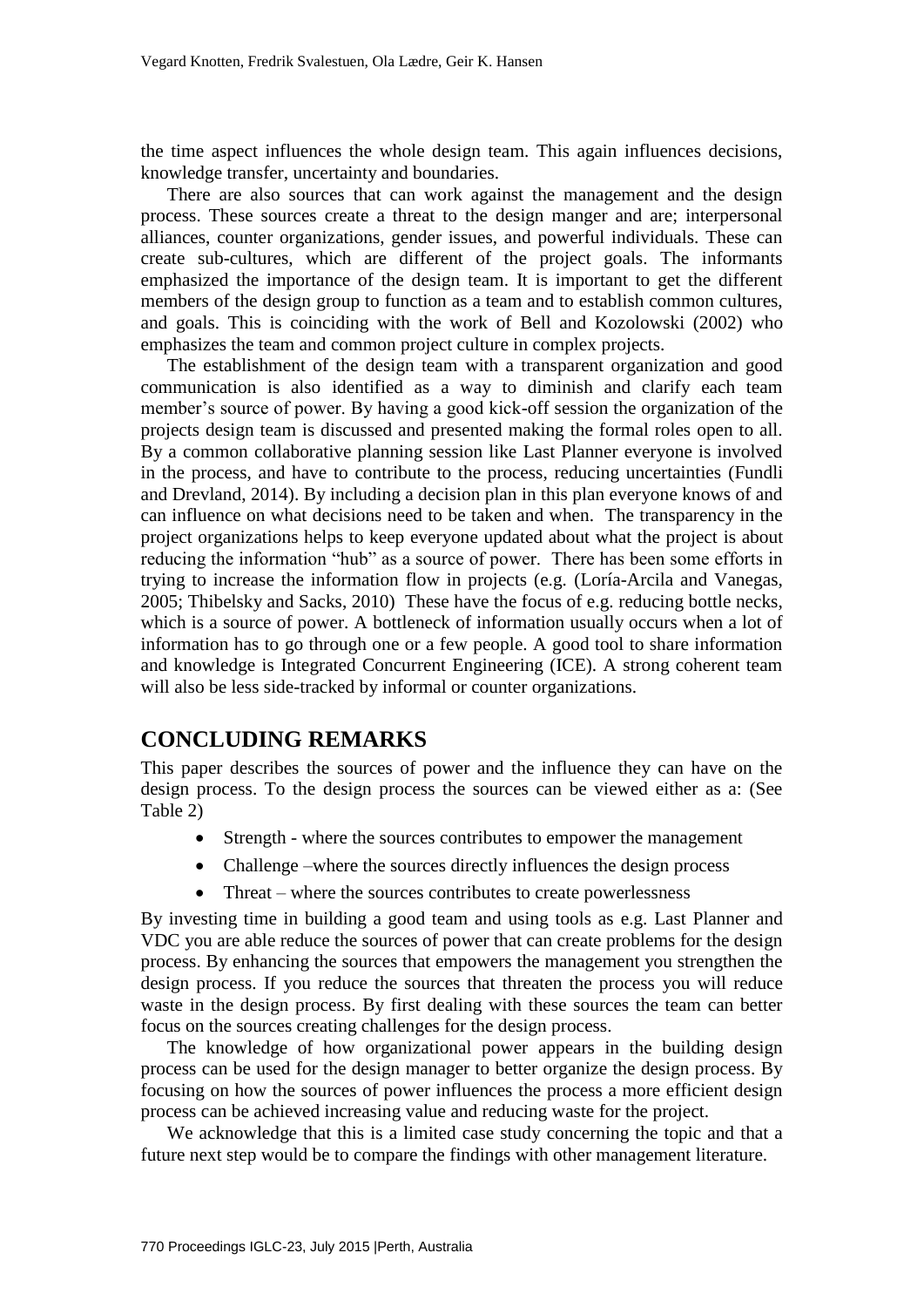|                | Source of Power (Morgan, 2006)                                                                                                                                                                                                           | <b>Influence</b>                                     | <b>Tools</b>                                   |
|----------------|------------------------------------------------------------------------------------------------------------------------------------------------------------------------------------------------------------------------------------------|------------------------------------------------------|------------------------------------------------|
| Strength       | 1. Formal Authority<br>11. Symbolism and the management of meaning<br>13. Structural factors that define the stage of action<br>14. The power one already has<br>3. Use of organizational structure rules, regulations and<br>procedures | Increase the<br>control for<br>the Design<br>manager | Good<br>teams                                  |
| Challenges     | 2. Control of scarce resources<br>4. Control of the decision process<br>5. Control of knowledge and information<br>6. Control of boundaries<br>7. Ability to cope with uncertainty<br>8. Control of technology                           | Reduce<br>Impact on the<br>design<br>process         | Last<br>Planner,<br>CDM, ICE.                  |
| <b>Threats</b> | 10. Control of counter organizations<br>12. Gender and the management of gender relations<br>9. Interpersonal alliances, networks and control of<br>informal organizations                                                               | Reduces the<br>control of the<br>design<br>manager   | Good<br>Teams,<br>ICE, CDM,<br>Last<br>Planner |

*Table 2: Summarizing the findings.*

#### **REFERENCES**

- Alvesson, M. and Sköldberg, K., 2009. *Reflexive methodology: new vistas for qualitative research*. London: Sage.
- Bell, B.S. and Kozolowski, S.W.J., 2002. A typology of virtual teams, Implications for effective leadership. *Group and Organization Management* 27, No. 1, March 2002, pp. 14-49.
- Blyth, A. and Worthington, J., 2001. *Managing the brief for better design*. London: Spon Press.
- Bølviken, T., Gullbrekken, B. and Nyseth, K., 2010. Collaborative design management. In: *Proc*. *18th Ann. Conf. of the Int'l. Group for Lean Construction*. Haifa, Israel, Jul 14-16.
- Choo, S. and Fischer, M., 2010. Real-Time Supply Chain Management Using Virtual Design and Construction and Lean. In: *Proc*. *18th Ann. Conf. of the Int'l. Group for Lean Construction*. Haifa, Israel, Jul 14-16.
- Corbin, J.M. and Strauss, A.L., 2008. *Basics of qualitative research: techniques and procedures for developing grounded theory*. Thousand Oaks, CA: Sage.
- Creswell, J.W., 2003. *Research design: qualitative, quantitative, and mixed methods approaches*. Thousand Oaks, CA: Sage Publications.
- Creswell, J.W., 2012. *Educational research: planning, conducting, and evaluating quantitative and qualitative research*. Boston, MA.: Pearson.
- Daft, R.L., 1997. *Organization theory and design*. Cincinnati, OH: South-Western College Publishing.
- Eikeland, P.T., 2001. Teoretisk Analyse av Byggeprosesser. Samspill i byggeprosesser. Trondheim: NTNU.